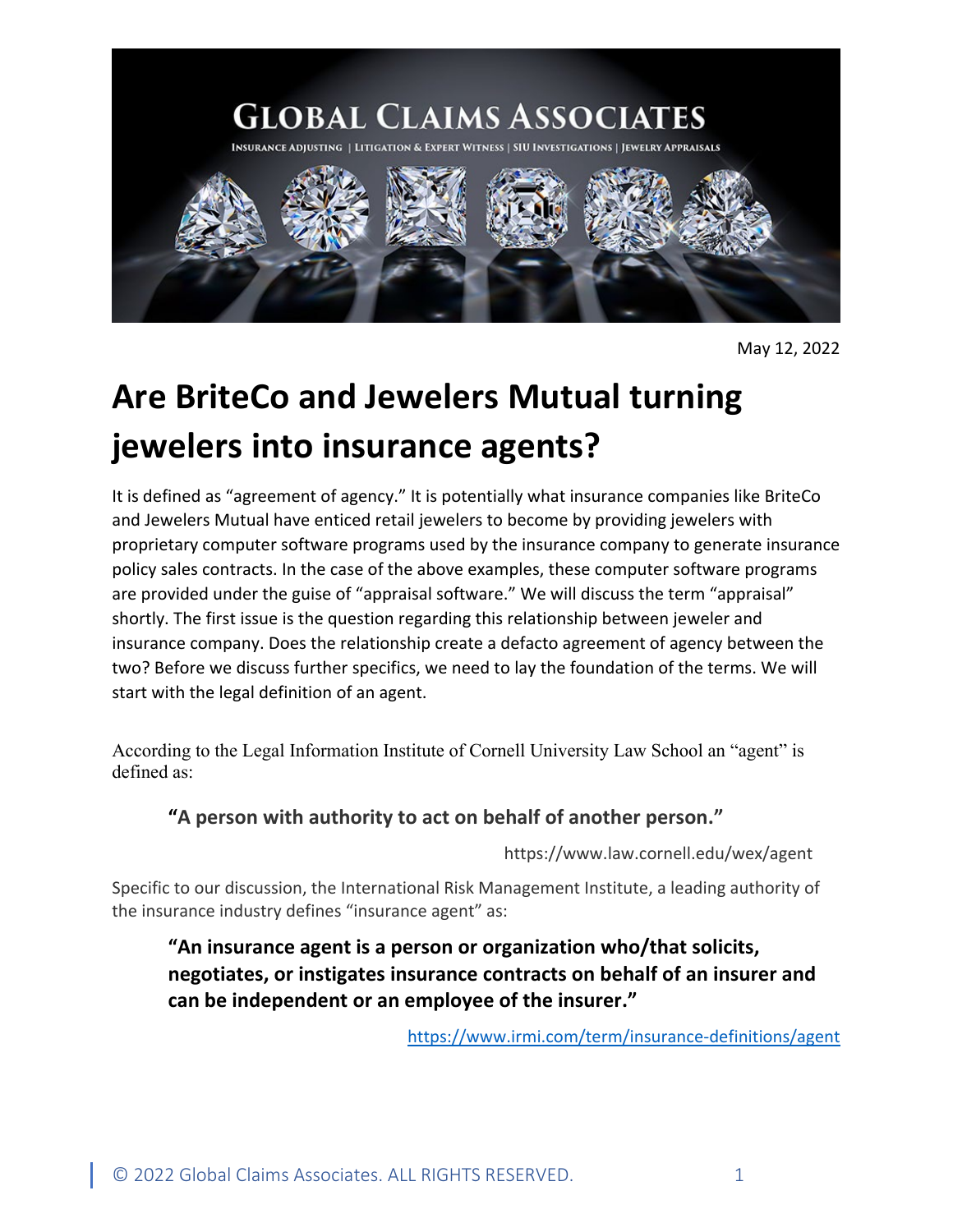## **TITLE 13. REGULATION OF PROFESSIONALS SUBTITLE A. GENERAL PROVISIONS CHAPTER 4001. AGENT LICENSING IN GENERAL SUBCHAPTER A. GENERAL PROVISIONS**

### **Sec. 4001.051. ACTS CONSTITUTING ACTING AS AGENT.**

**(b) ……a person is the agent of the insurer for which the act is done or risk is taken for purposes of the liabilities, duties, requirements, and penalties provided by this title or Chapter 21 if the person:**

- **(1) solicits insurance on behalf of the insurer;**
- **(3) advertises or otherwise gives notice that the person will receive or transmit an application for insurance or an insurance policy,**

An example of the above would be a person setting up as a State Farm Insurance agent. They would set up an office, receive an agreement with State Farm to represent themselves to clients for the purpose of selling insurance for State Farm, and would be given the appropriate computer programming to transmit client information to State Farm for the purpose of providing a quote and hopefully a sale of an insurance policy. The computer program used is owned and controlled by State Farm, is proprietary to State Farm, and only transmits the potential client information to State Farm.

Now, let us compare that to what the insurance companies like BriteCo and Jewelers Mutual are doing with local jewelers:

They make agreements with local jewelers to represent their respective companies to clients for the purpose of selling insurance for BriteCo or Jewelers Mutual. The jeweler is given the appropriate computer program to transmit client information to the two companies for the purpose of providing a quote and hopefully a sale of an insurance policy. These computer programs, under the guise of appraisal software are controlled by BriteCo and/or Jewelers Mutual, are proprietary to each company, and only transmits the potential client information to BriteCo or Jewelers Mutual.

I think everyone can already see the point. But let us take this one step further, renumeration of the jeweler/agent by the insurance companies.

# **Jeweler's Benefit of Agency**

The Jewelers Mutual website offers payment for jewelers to act as their agents in selling their insurance, using their computer program to generate a policy application when they state:

## **"Benefits include:**

### **Getting paid for each appraisal accompanying a completed application through the Jewelry Appraisal Solution."**

https://zing.jewelersmutual.com/membership/dashboard/zing-dashboard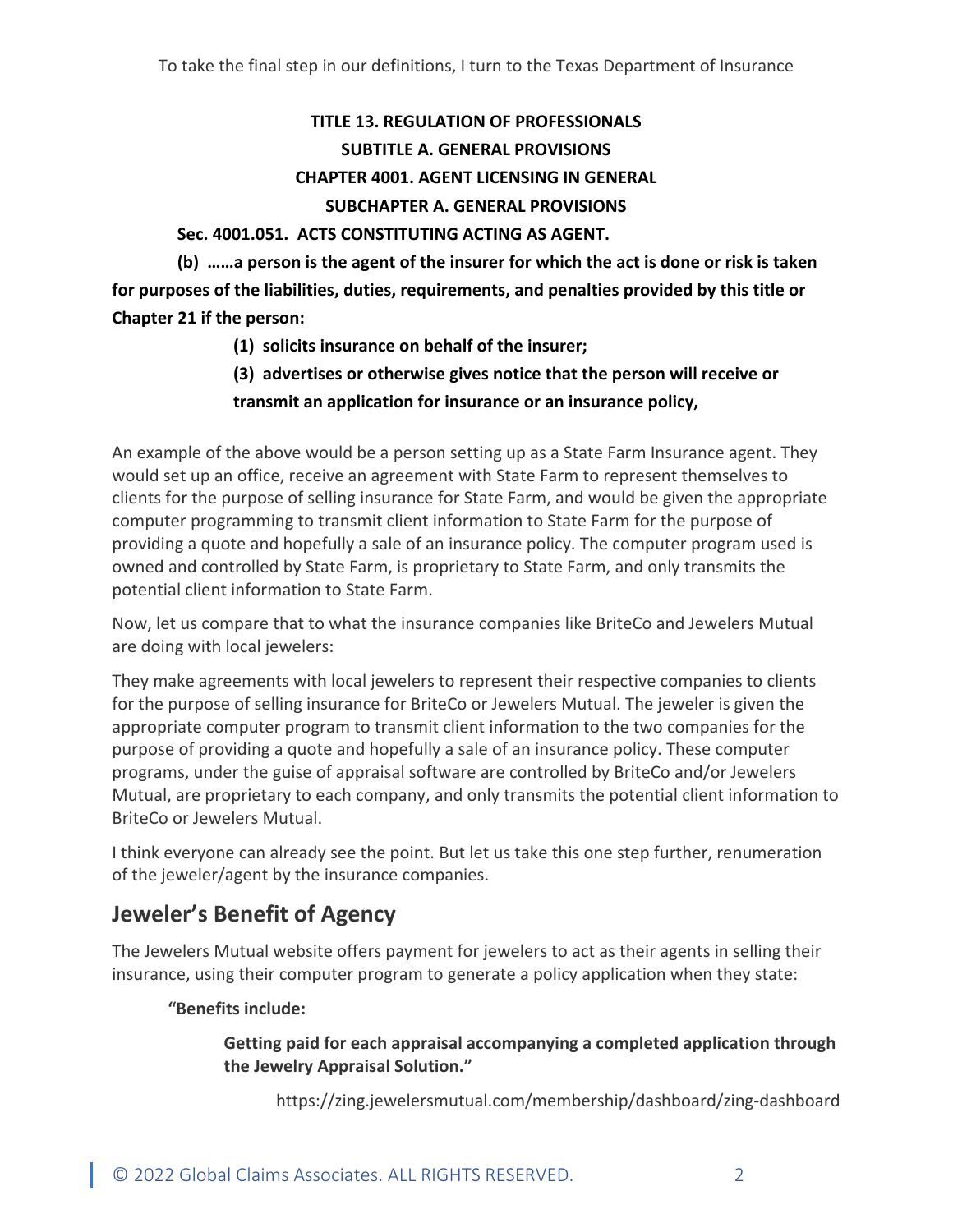BriteCo offers much the same offer, simply worded a bit different:

## **"What you gain as a jeweler partner: Extra Revenue"**

## <https://brite.co/for-jewelers/>

The answer to the question of establishment of agency seems clear. BriteCo and Jewelers Mutual have established an agreement of agency with the local jewelers since the agreement consists of the following factors based on insurance law and the Texas Department of Insurance Statutes:

- 1. Insurers provide proprietary software programs with an agreement that the jewelers will work exclusively on behalf of the insurance company with financial gain for acting as an agent. All information on the programs goes directly and solely to the insurance company, and
- 2. Jewelers actively solicit and/or instigate an insurance sale for an insurance company, and
- 3. Jewelers advertise or otherwise give notice that the person (customer) will receive or transmit an application for insurance or an insurance policy.

## **The problem for jewelers**

Here comes the potential problem for jewelers. Not BriteCo and not Jewelers Mutual. For jewelers.

We turn first back to the Texas Department of Insurance Title 13:

**Sec. 4001.101. LICENSE OR CERTIFICATE OF AUTHORITY REQUIRED; DESIGNATED PRODUCT CERTIFICATE. (a) Unless the person holds a license or certificate of authority issued by the department …..a person may not:**

- **(1) solicit or receive an application for insurance in this state; or**
- **(2) aid in the transaction of the business of an insurer.**

Obviously, local jewelers are soliciting clients to file and transmit an application for insurance and providing aid to the insurer by using their proprietary software program to transmit information for the policy. But what about other states?

From the Illinois General Assembly website:

## **(215 ILCS 5/Art. XXXI heading) ARTICLE XXXI. INSURANCE PRODUCERS, LIMITED INSURANCE REPRESENTATIVES AND REGISTERED FIRMS Sec. 500-15. License required.**

**(a) A person may not sell, solicit, or negotiate insurance in this State for any class or classes of insurance unless the person is licensed for that line of authority in accordance with this Article.**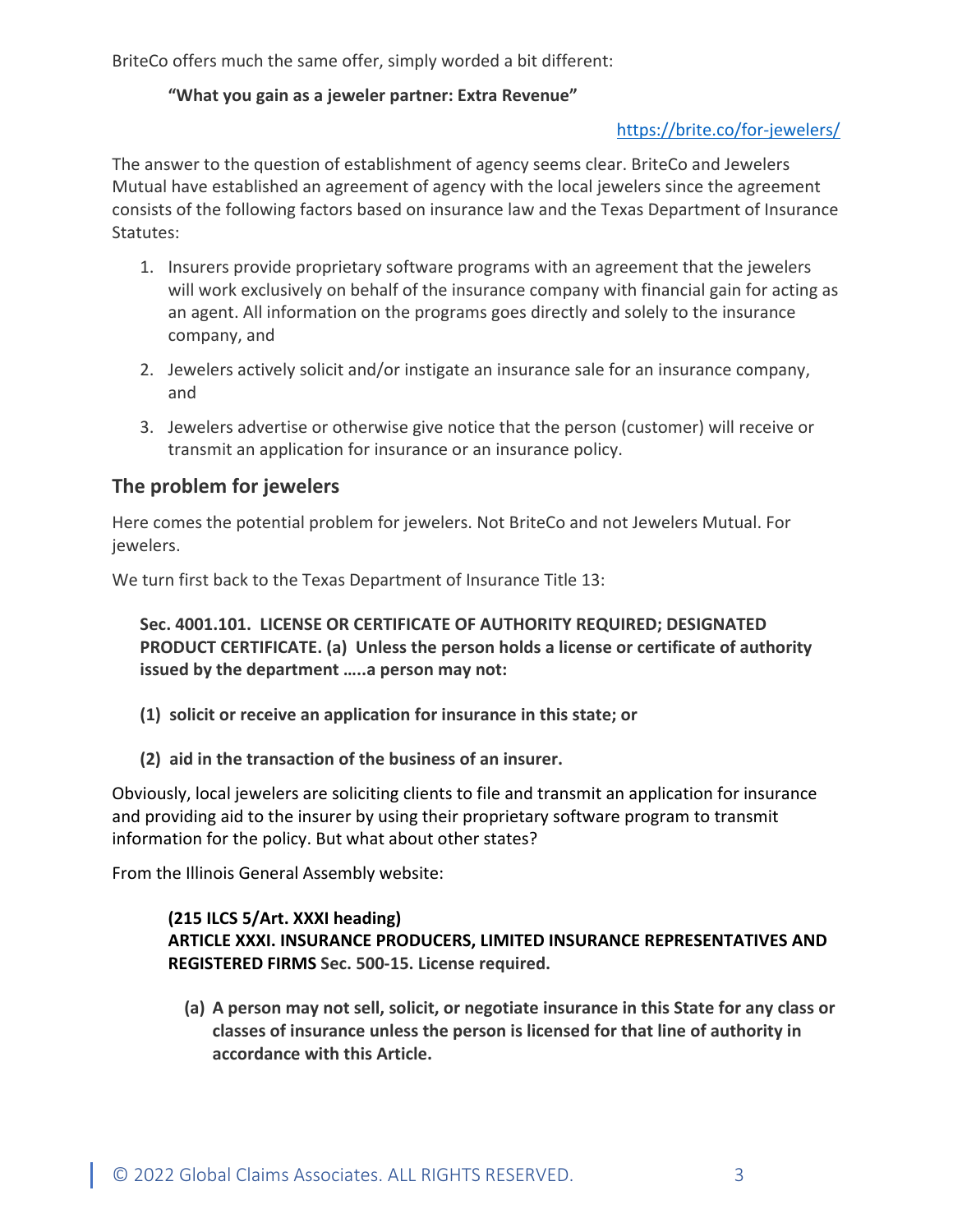The key is to sell or solicit. Jewelers are being offered financial incentives to solicit and sell insurance by the use of the insurance company owned and controlled software programs.

One more, from the California Insurance Code:

**1631. Unless exempt by the provisions of this article, a person shall not solicit, negotiate, or effect contracts of insurance, or act in any of the capacities defined in Article 1 (commencing with Section 1621) unless the person holds a valid license from the commissioner authorizing the person to act in that capacity. The issuance of a certificate of authority to an insurer does not exempt an insurer from complying with this article.**

## <https://law.justia.com/codes/california/2009/ins/1631-1651.html>

There is a myriad of additional legal sources on this issue, but I think everyone gets the point at issue: by using the insurance company proprietary software to solicit and instigate insurance business for the company, jewelers are acting as agents for the insurance company. By all state insurance laws I could find, this should require the jeweler to be a state licensed insurance agent.

The potential problems go beyond lack of agent licensing, however, and into the litigation arena. Since the jeweler is apparently injected into the insurance equation it potentially places them in the line of fire for litigation not only for insurance issues but for appraisal issues. Remember that both companies call their proprietary programs supplied to jewelers as "appraisals." And both make claims of:

**" Make Appraisals Easy"** Jewelers Mutual website

## **WHAT WE OFFER JEWELERS**

## **Welcome to a faster, easier, more reliable way to appraise and insure jewelry. Finish an appraisal in 5 minutes!** BriteCo Website

Clearly these insurance companies claim to make every retail jeweler a qualified appraiser using their software programs. But what is an appraiser?

The Uniform Standards of Professional Appraisal Practice, (USPAP) of The Appraisal Foundation defines an appraiser and their job as an appraiser:

## **APPRAISER:**

One who is expected to perform valuation services competently and in a manner that is independent, impartial, and objective. USPAP pp. 3

## **CONDUCT**

An Appraiser: must not advocate the cause or interest of any party or issue